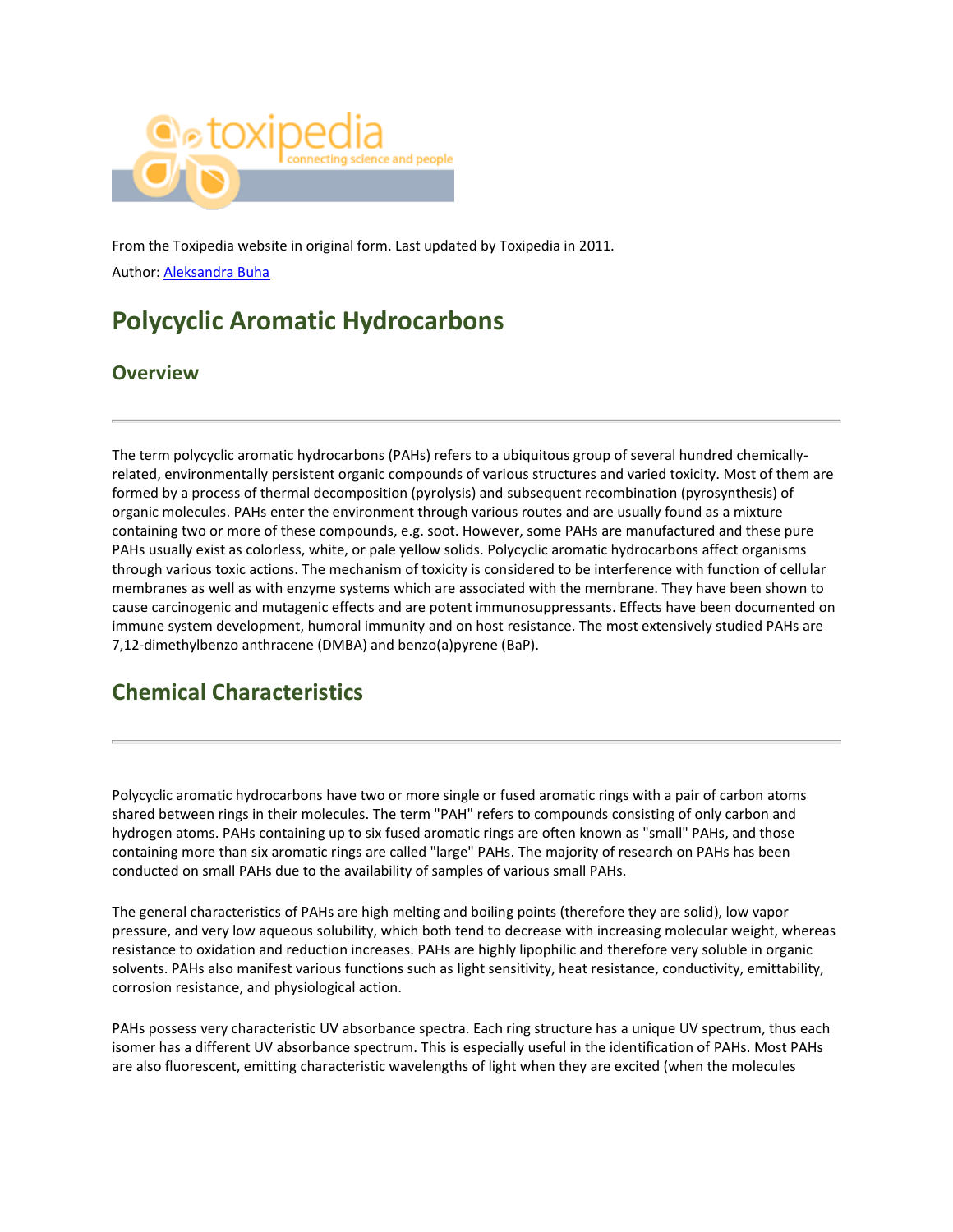

absorb light). Aqueous solubility decreases for each additional ring.

The simplest PAHs, as defined by the International Union of Pure and Applied Chemistry (IUPAC), are phenanthrene and anthracene, which both contain three fused aromatic rings. Smaller molecules, such as benzene, are not PAHs. Naphthalene, which consists of two coplanar six-membered rings sharing an edge, is another aromatic hydrocarbon. By formal convention, it is not a true PAH, though is referred to as a bicyclic aromatic hydrocarbon.

Although the health effects of individual PAHs are not exactly alike, these 17 PAHs have been identified as being of greatest concern with regard to potential exposure and adverse health effects on humans and are thus considered as a group (profile issued by the Agency for Toxic Substances and Disease Registry):

acenaphthene acenaphthylene anthracene benz(a)anthracene benzo(a)pyrene benzo(e)pyrene benzo(b)fluoranthene benzo(ghi)perylene benzo(j)fluoranthene benzo(k)fluoranthene chrysene dibenz(ah)anthracene fluoranthene fluorene indeno(1,2,3-cd)pyrene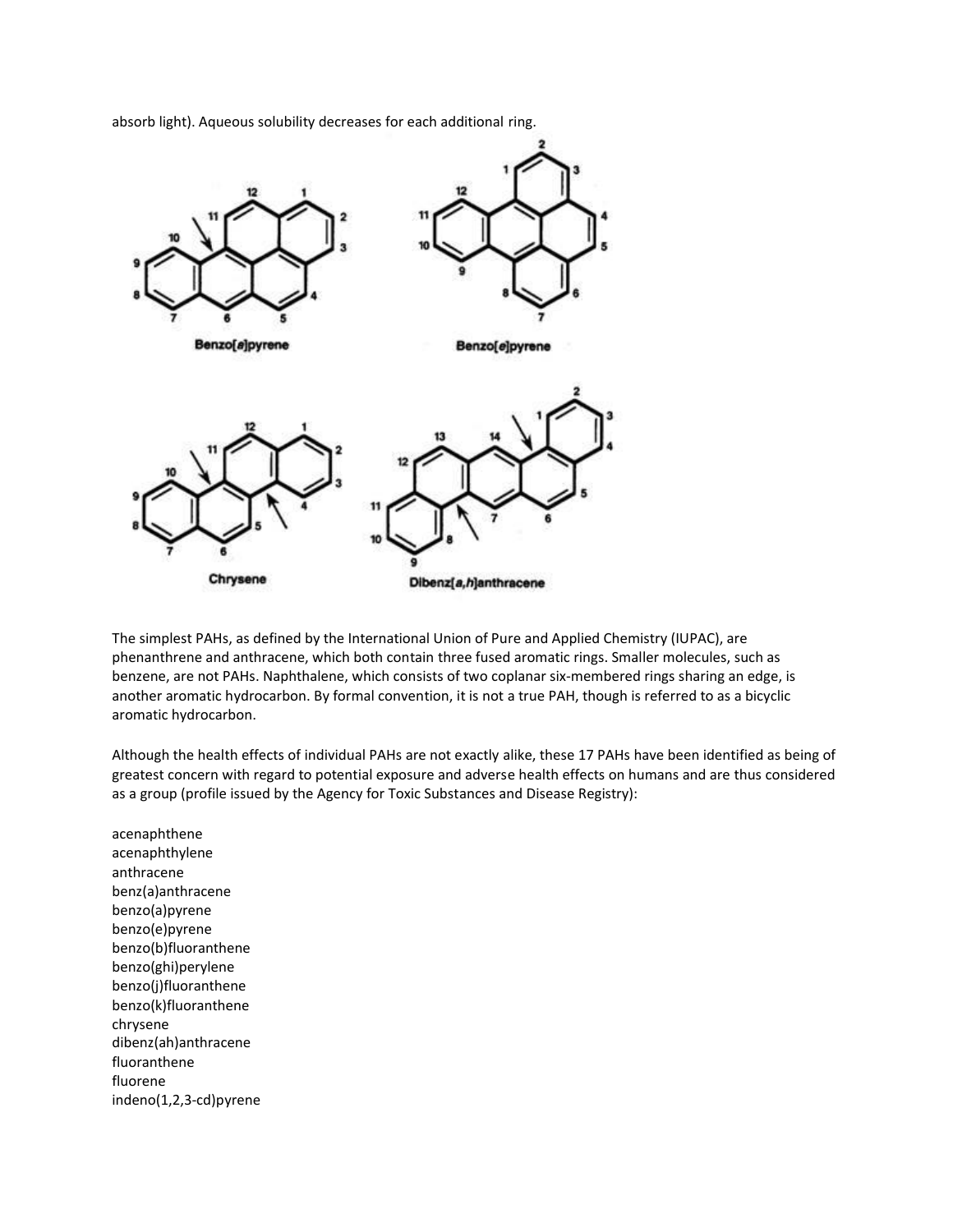phenanthrene pyrene

(Image of selected PAHs from ATSDR. The arrows indicate bay regions.)

## **Sources**



Sources of PAHs can be both natural and anthropogenic.

**Natural sources** include:

- forest and grass fires
- oil seeps
- volcanoes
- chlorophyllous plants, fungi, and bacteria

**Anthropogenic sources** of PAHs include:

- petroleum
- electric power generation
- refuse incineration
- home heating
- production of coke, carbon black, coal tar, and asphalt
- internal combustion engines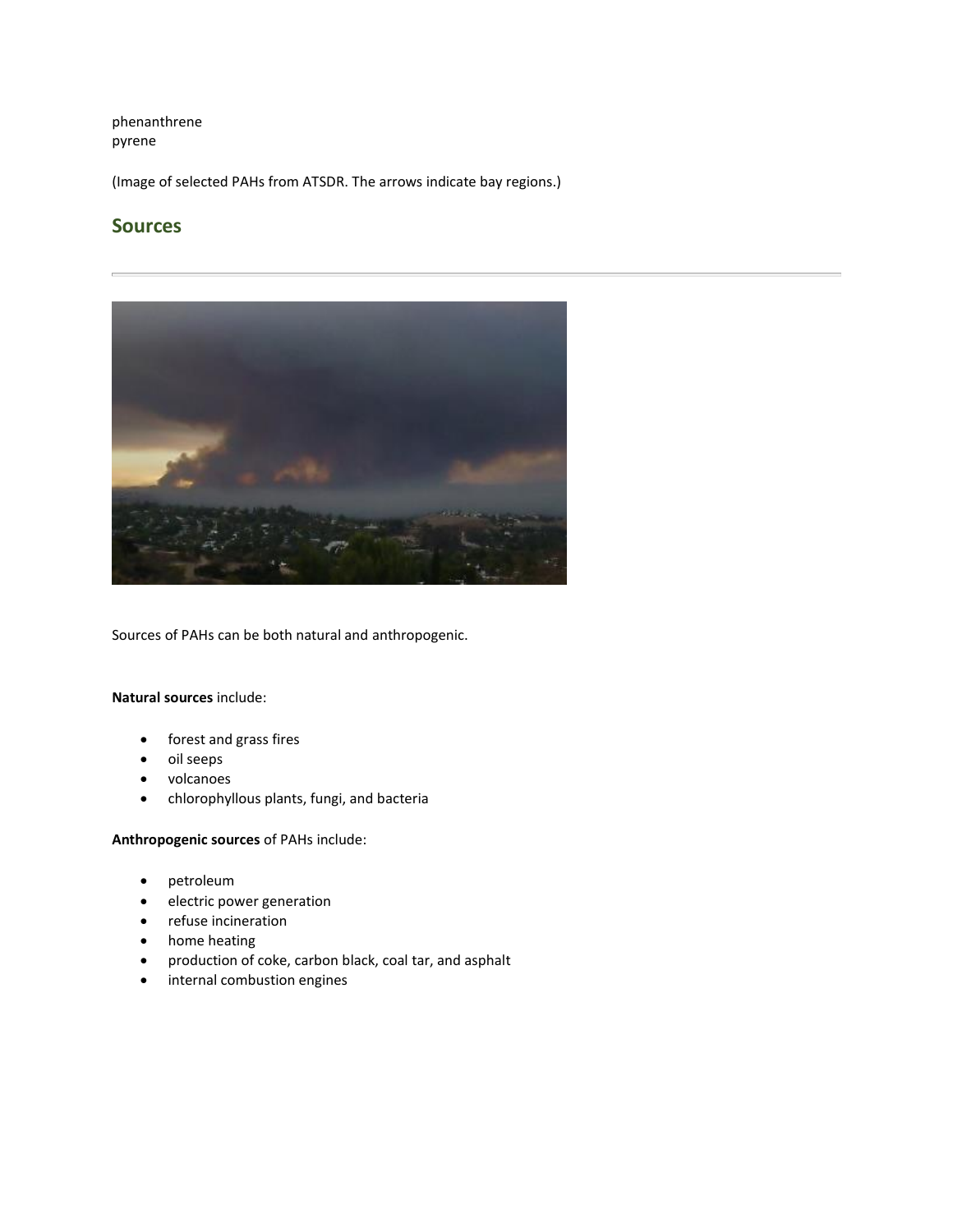#### **Uses**

PAHs are not synthesized chemically for industrial purposes. Rather than industrial sources, the major source of PAHs is the incomplete combustion of organic material such as coal, oil and wood. However, there are a few commercial uses for many PAHs. They are mostly used as intermediaries in pharmaceuticals, agricultural products, photographic products, thermosetting plastics, lubricating materials, and other chemical industries. General uses are:

- Acenaphthene: manufacture of dyes, plastics, pigments, pharmaceuticals and pesticides
- Anthracene: manufacture of dyes and pigments; diluent for wood preservatives;
- Fluoranthene: manufacture of dyes, pharmaceuticals and agrochemicals.
- Fluorene: manufacture of dyes, pigments, pesticides, thermoset plastic and pharmaceuticals;
- Phenanthrene: manufacture of pesticides and resins
- Pyrene: manufacture of pigments

Other PAHs may be contained in asphalt used for the construction of roads, as well as roofing tar. Precise PAHs, specific refined products, are used also in the field of electronics, functional plastics, and liquid crystals.

### **Routes of Exposure**

The major route of exposure to PAHs in the general population is from breathing ambient and indoor air, eating food containing PAHs, smoking cigarettes, or breathing smoke from open fireplaces. Tobacco smoke contains a variety of PAHs, such as benzo(a)pyrene, and more than 40 known or suspected human carcinogens. For nonsmokers the main route of exposure is through food. PAH concentrations in foodstuffs vary. Charring meat or barbecuing food over a charcoal, wood, or other type of fire greatly increases the concentration of PAHs. Some crops, such as wheat, rye, and lentils, may synthesize PAHs or absorb them via water, air, or soil. Water can also contain substantial amounts of PAHs since those chemicals can leach from soil into water or they can enter water from industrial effluents and accidental spills during oil shipment at sea. Soil also contains PAHs, primarily from airborne fallout.

Therefore, PAH exposure occurs on a regular basis for most people. Occupational exposure may also occur in workers breathing exhaust fumes, such as mechanics, street vendors, motor vehicle drivers, as well as those involved in mining, metal working, or oil refining. Routes of exposure include ingestion, inhalation, and dermal contact in both occupational and non-occupational settings. Some exposures may involve more than one route simultaneously, affecting the total absorbed dose (such as dermal and inhalation exposures from contaminated air).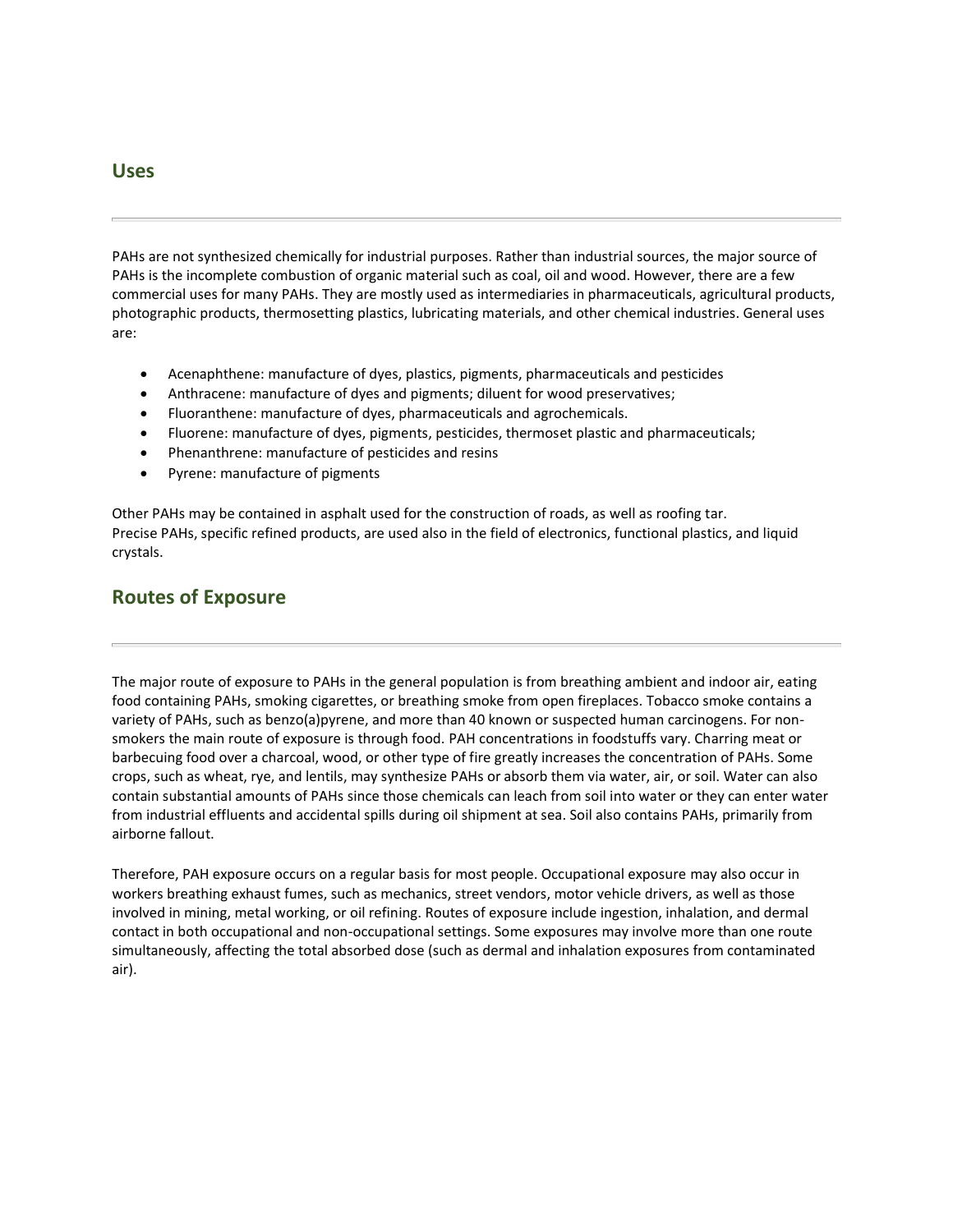## **Metabolism**

Since exposure to PAHs is never to single PAHs, understanding what differences may occur in mixtures of PAHs gives an accurate assessment of the dangers of PAHs. Understanding the dynamics of complex metabolism vis-a-vis single metabolism of PAHs and possible effects on the toxicity expression of PAHs is a necessary advancement to accurately impact and guide remediation strategies.

Studies were carried out comparing the metabolism of the PAHs Phenanthrene (PHE), Flouranthene (FLA) and Benzo(a)pyrene (BAP) in single, binary, and ternary mixtures by monitoring the disappearance of the parent compound. It was observed that PAH metabolism in the single PAH experiment differed from metabolism in both binary and ternary mixtures. Enzyme competition was evident in the metabolism of mixtures, changing significantly the metabolism patterns of individual PAHs. PAH structure was also seen to affect metabolism in mixtures and the possible creation of toxicity effects during mixture metabolism. PAH concentration changed over time with faster change during single PAH metabolism followed by ternary mixture metabolism and finally binary metabolism. These results affirm that substrate interactions must be considered in the risk assessment approaches to the dangers posed by exposure to PAHs.

Due to the high lipophilicity of this class of compounds, their bioavailability after ingestion and inhalation is significant. Scientific investigations have shown that detectable levels of PAH occur in almost all internal organs, particularly in organs that are rich in adipose tissue. These organs can serve as storage depots from which the hydrocarbons can be gradually released. Once they enter the organism polycyclic aromatic hydrocarbons require a multistep metabolic activation by specific enzymes. The enzyme system primarily responsible for PAH metabolism is the mixed-function oxidase system. The first reaction is an epoxidation. PAH epoxides can then be conjugated with glutathione and this is regarded as a true detoxification reaction. The epoxides that are not conjugated with glutathione are converted into phenols and diols. These PAH metabolites, however, are sometimes not sufficiently polar to be excreted and therefore have to be conjugated with glucuronic or sulfuric acids to enable excretion. Most metabolites of PAH are excreted in feces and urine.

## **Human Health Effects**

#### **Acute or Short-term Health Effects**

The effects on human health will depend mainly on the length and route of exposure, the amount or concentration of PAHs one is exposed to, and of course the innate toxicity of the PAHs. A variety of other factors can also affect health impacts including subjective factors such as pre-existing health status and age. The ability of PAHs to induce short-term health effects in humans is not clear. Occupational exposures to high levels of pollutant mixtures containing PAHs has resulted in symptoms such as eye irritation, nausea, vomiting, diarrhoea and confusion. However, it is not known which components of the mixture were responsible for these effects and other compounds commonly found with PAHs may be the cause of these symptoms. Mixtures of PAHs are also known to cause skin irritation and inflammation. Anthracene, benzo(a)pyrene and naphthalene are direct skin irritants while anthracene and benzo(a)pyrene are reported to be skin sensitizers, i.e. cause an allergic skin response in animals and humans (IPCS, 1998).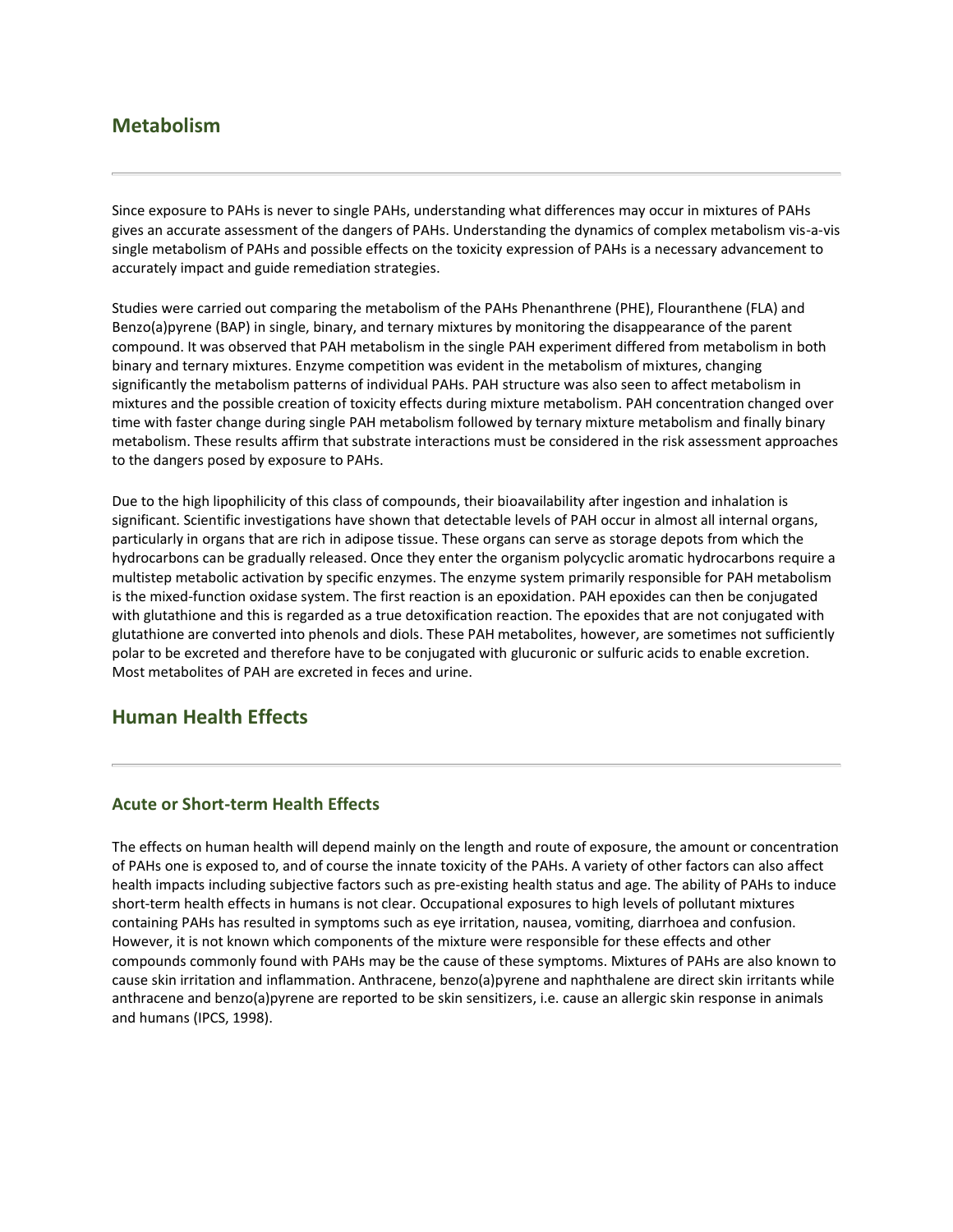#### **Chronic or Long-term Health Effects**

Health effects from chronic or long-term exposure to PAHs may include decreased immune function, cataracts, kidney and liver damage (e.g. jaundice), breathing problems, asthma-like symptoms, and lung function abnormalities, and repeated contact with skin may induce redness and skin inflammation. Naphthalene, a specific PAH, can cause the breakdown of red blood cells if inhaled or ingested in large amounts. If exposed to PAHs, the harmful effects that may occur largely depend on the way people are exposed.

#### **Carcinogenicity**

Although unmetabolized PAHs can have toxic effects, a major concern is the ability of the reactive metabolites, such as epoxides and dihydrodiols, of some PAHs to bind to cellular proteins and DNA. The resulting biochemical disruptions and cell damage lead to mutations, developmental malformations, tumors, and cancer. Evidence indicates that mixtures of PAHs are carcinogenic to humans. The evidence comes primarily from occupational studies of workers exposed to mixtures containing PAHs and these long-term studies have shown an increased risk of predominantly skin and lung, but as well as bladder and gastrointestinal cancers. However, it is not clear from these studies whether exposure to PAHs was the main cause as workers were simulataneoulsly exposed to other cancer-causing agents (e.g. aromatic amines).

Animals exposed to levels of some PAHs over long periods in laboratory studies have developed lung cancer from inhalation, stomach cancer from ingesting PAHs in food, and skin cancer from skin contact. Benzo(a)pyrene is the most common PAH to cause cancer in animals and this compound is notable for being the first chemical carcinogen to be discovered. Based on the available evidence, both the International Agency for Research on Cancer (IARC, 1987) and US EPA (1994) classified a number of PAHs as carcinogenic to animals and some PAH-rich mixtures as carcinogenic to humans. The EPA has classified seven PAH compounds as probable human carcinogens: benz(a)anthracene, benzo(a)pyrene, benzo(b)fluoranthene, benzo(k)fluoranthene, chrysene, dibenz(ah)anthracene, and indeno(1,2,3-cd)pyrene.

#### **Teratogenicity**

Embryotoxic effects of PAHs have been described in experimental animals exposed to PAH such as benzo(a)anthracene, benzo(a)pyrene, and naphthalene. Laboratory studies conducted on mice have demonstrated that ingestion of high levels of benzo(a)pyrene during pregnancy resulted in birth defects and decreased body weight in the offspring. It is not known whether these effects can occur in humans. However, the Center for Children's Environmental Health reports studies that demonstrate that exposure to PAH pollution during pregnancy is related to adverse birth outcomes including low birth weight, premature delivery, and heart malformations. High prenatal exposure to PAH is also associated with lower IQ at age three, increased behavorial problems at ages six and eight, and childhood asthma. Cord blood of exposed babies shows DNA damage that has been linked to cancer.

#### **Genotoxicity**

Genotoxic effects for some PAH have been demonstrated both in rodents and in vitro tests using mammalian (including human) cell lines. Most of the PAHs are not genotoxic by themselves and they need to be metabolised to the diol epoxides which react with DNA, thus inducing genotoxic damage. Genotoxicity plays important role in the carcinogenicity process and maybe in some forms of developmental toxicity as well.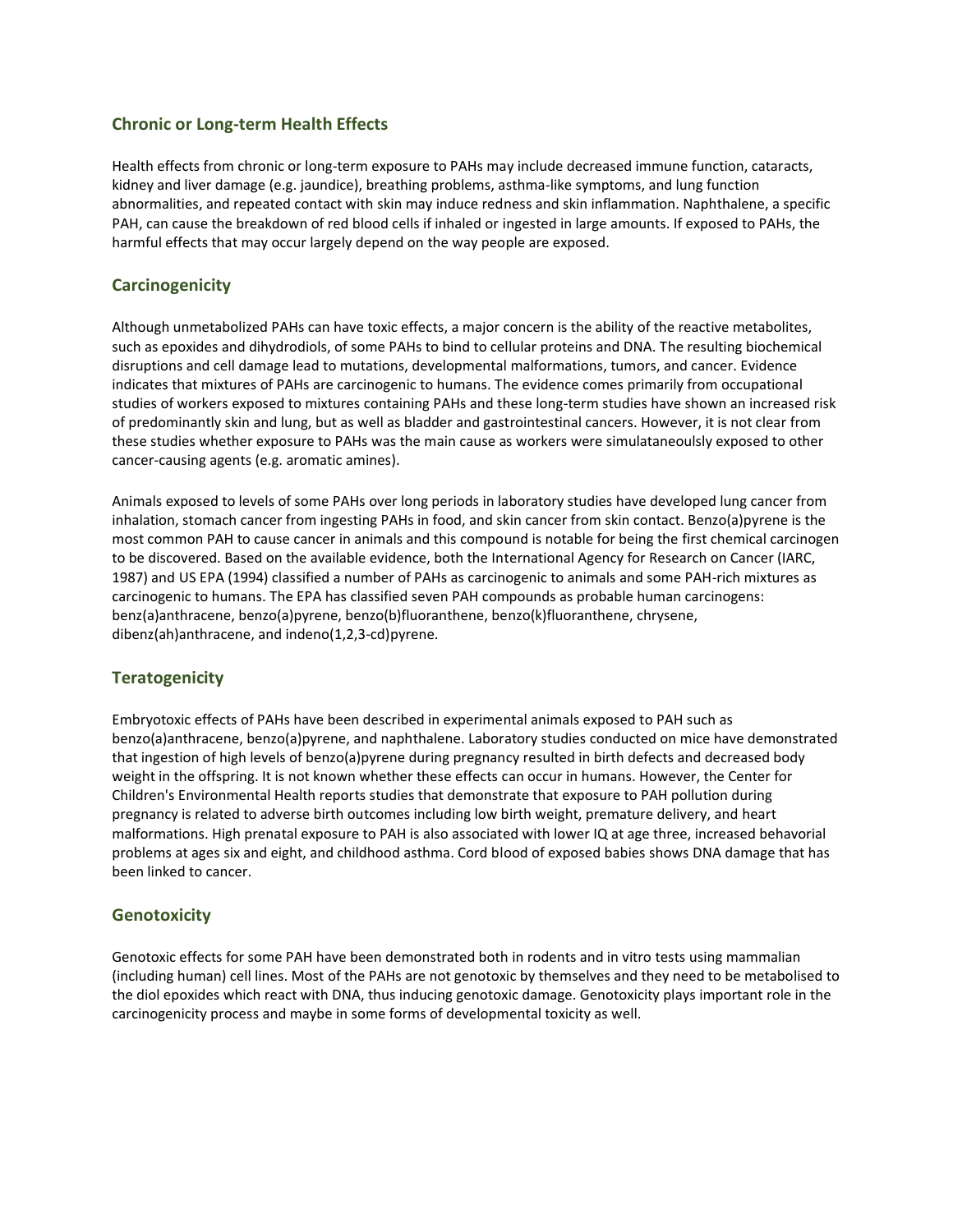#### **Immunotoxicity**

PAHs have also been reported to suppress immune reaction in rodents. The precise mechanisms of PAH-induced immunotoxicity are still not clear; however, it appears that immunosuppression may be involved in the mechanisms by which PAH induce cancer.



(Photo by Zakysant from de.wikipedia.org)

## **Environmental Fate and Ecotoxic Effects**

PAHs are usually released into the air, or they evaporate into the air when they are released to soil or water. PAHs often adsorb to dust particles in the atmosphere, where they undergo photo oxidation in the presence of sunlight, especially when they are adsorbed to particles. This oxidation process can break down the chemicals over a period of days to weeks.

Since PAHs are generally insoluble in water, they are generally found adsorbed on particulates and precipitated in the bottom of lakes and rivers, or solubilized in any oily matter which may contaminate water, sediments, and soil. Mixed microbial populations in sediment/water systems may degrade some PAHs over a period of weeks to months.

The toxicity of PAHs to aquatic organisms is affected by metabolism and photo-oxidation, and they are generally more toxic in the presence of ultraviolet light. PAHs have moderate to high acute toxicity to aquatic life and birds. PAHs in soil are unlikely to exert toxic effects on terrestrial invertebrates, except when the soil is highly contaminated. Adverse effects on these organisms include tumors, adverse effects on reproduction, development, and immunity. Mammals can absorb PAHs by various routes e.g. inhalation, dermal contact, and ingestion.

Plants can absorb PAHs from soils through their roots and translocate them to other plant parts. Uptake rates are generally governed by concentration, water solubility, and their physicochemical state as well as soil type. PAHinduced phytotoxic effects are rare, however the database on this is still limited. Certain plants contain substances that can protect against PAH effects, whereas others can synthesize PAHs that act as growth hormones.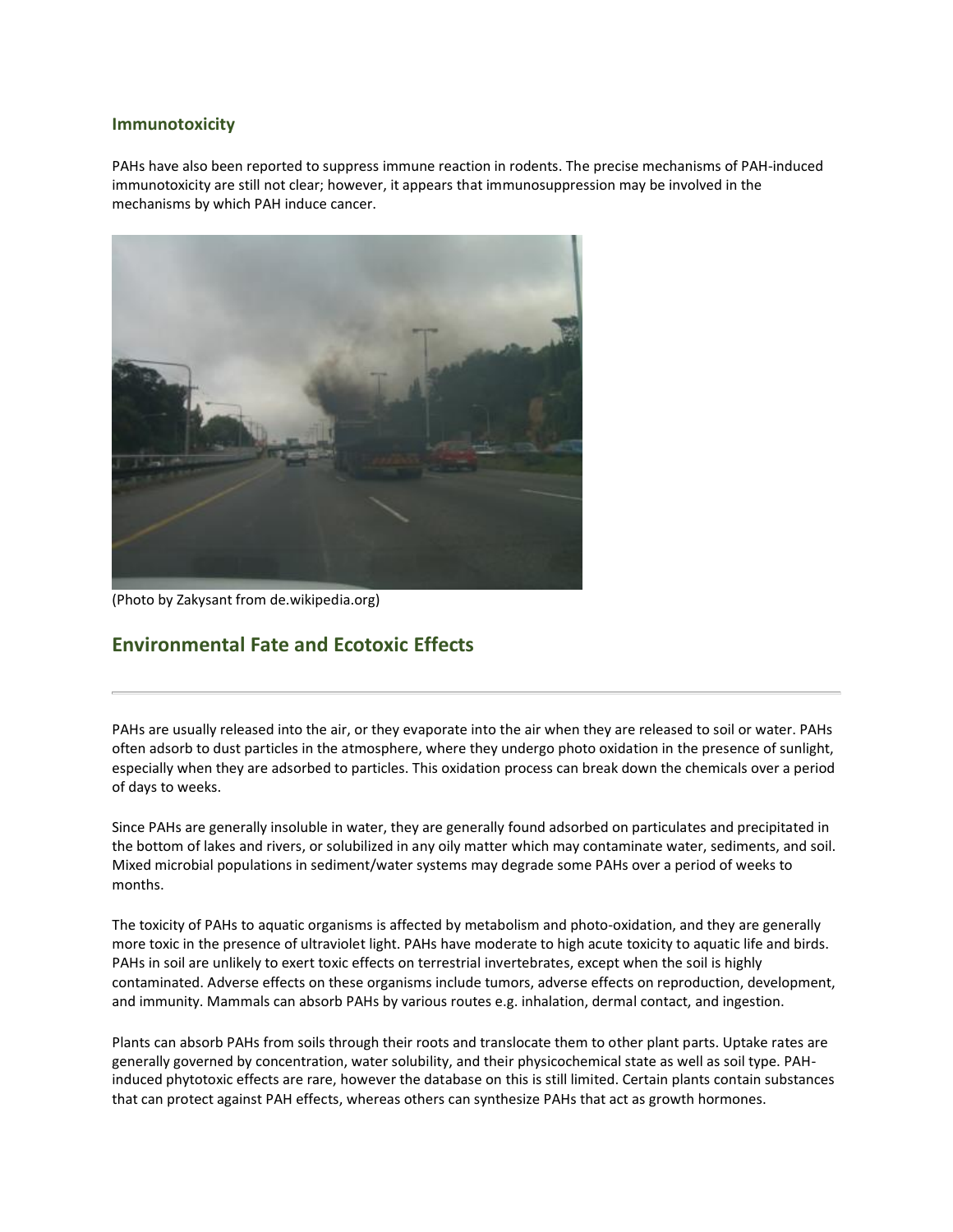PAHs are moderately persistent in the environment, and can bioaccumulate. The concentrations of PAHs found in fish and shellfish are expected to be much higher than in the environment from which they were taken. Bioaccumulation has been also shown in terrestrial invertebrates, however PAH metabolism is sufficient to prevent biomagnification.

## **Regulation**

U.S. government agencies have established standards that are relevant to PAHs exposures in the workplace and the environment. There is a standard relating to PAH in the workplace, and a standard for PAH in drinking water.

The Occupational Safety and Health Administration (OSHA) regulated exposures to PAHs under OSHA's Air Contaminants Standard for substances termed coal tar pitch volatiles (CTPVs) and coke oven emissions. Employees exposed to CTPVs in the coke oven industry are covered by the coke oven emissions standard. The OSHA coke oven emissions standard requires employers to control employee exposure to coke oven emissions by the use of engineering controls and work practices. Wherever the engineering and work practice controls which can be instituted are not sufficient to reduce employee exposures to or below the permissible exposure limit, the employer shall nonetheless use them to reduce exposures to the lowest level achievable by these controls and shall supplement them by the use of respiratory protection. The OSHA standard also includes elements of medical surveillance for workers exposed to coke oven emissions.

The OSHA PEL (permisable exposure levels) for PAHs in the workplace is 0.2 mg/m3 for 8-hour TWA (timeweighted average).

The National Institute for Occupational Safety and Health (NIOSH) has recommended that the workplace exposure limit for PAHs be set at the lowest detectable concentration, which was 0.1 mg/m3 (REL=recommended exposure limit) for coal tar pitch volatile agents for a 10-hour workday, 40-hour workweek.

In 1980, EPA developed ambient water quality criteria to protect human health from the carcinogenic effects of PAH exposure. The recommendation was a goal of zero (nondetectable level for carcinogenic PAHs in ambient water). EPA, as a regulatory agency, sets a maximum contaminant level (MCL) for benzo(a)pyrene, the most carcinogenic PAH, at 0.2 ppb.

#### *Recommendations for the Protection of Human Health and the Environment*

The International Programme on Chemical Safety offers these general guidelines for protecting human health.

Owing to their proven immunotoxic effects, coal-tar shampoos should be used for anti-dandruff therapy only if no other treatment is available.

In view of the proven immunotoxic and carcinogenic effects of PAH in coke-oven workers, exposure to PAH in occupational settings should be eliminated or minimized by reducing emissions to the extent possible or, when they cannot be sufficiently reduced, by providing effective personal protection.

Public education about the sources and health effects of exposure to PAH should be improved. Use of unvented indoor fires, as in many developing countries, should be discouraged, and they should be replaced by more efficient, well-vented combustion devices. The risk of exposure to PAH from passive smoking should be stressed and measures taken to avoid it. Urban air pollution should be monitored all year round and not only seasonally.

This programme also provides suggestions on ways to reduce PAH emissions: